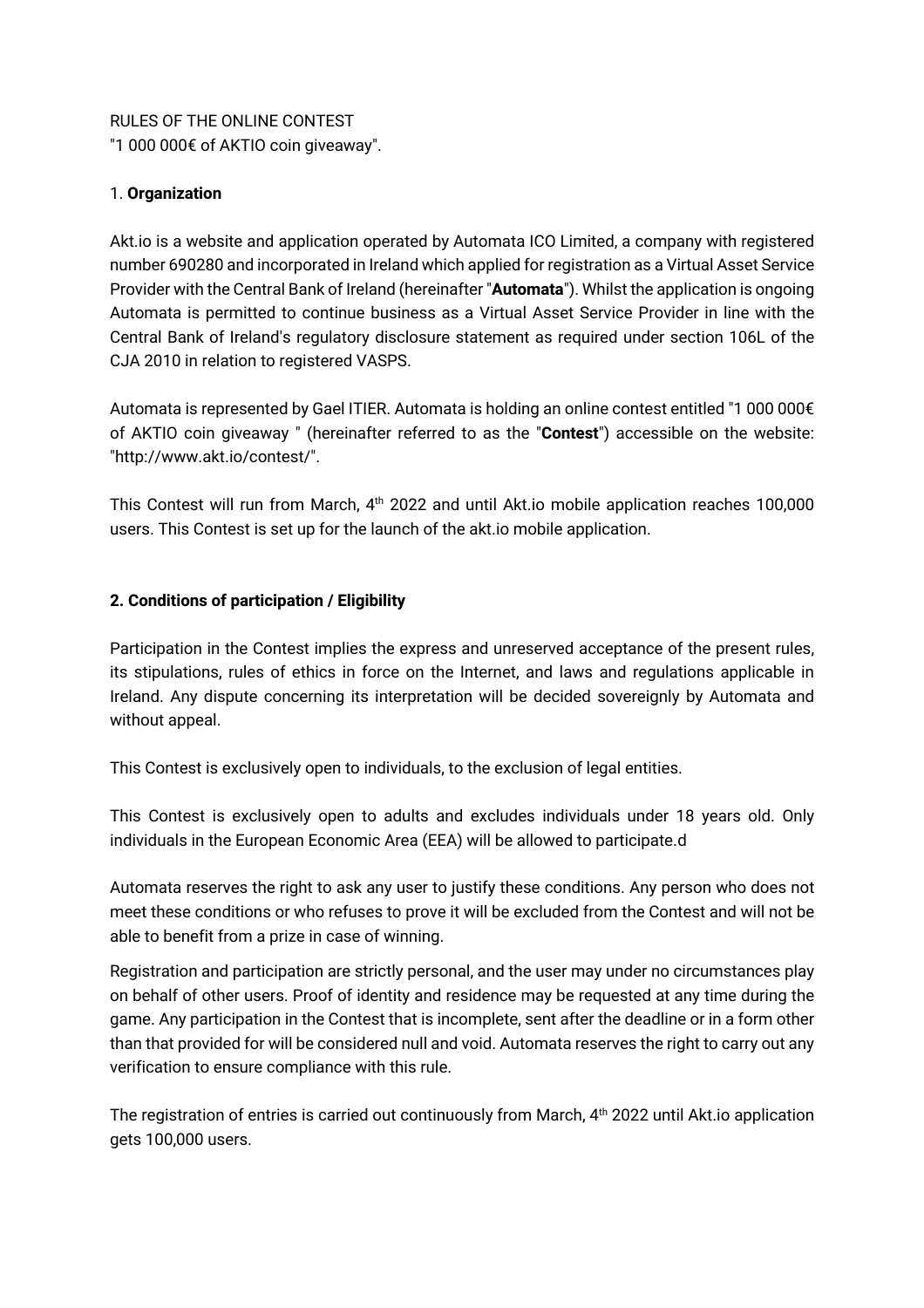Automata will inform the users on its website and on its social networks from the moment when the 100,000 users are reached.

The time of reception of the registration of the user on the server dedicated to the Contest is decisive. No other means of participation (in particular by mail) will be taken into account.

### **3. Details of participation**

Each participant is identified by his/her name, first name, email and telephone number. The participant must register on the akt.io app.

Two modes of participation are provided for in these rules:

**i.** The participant must:

- download the app;

- trade of 50 euros to definitively validate his/her participation in the Contest.

Participants who already have the app and already made a fifty (50) euros trade before the start date of the Contest may also participate.

**ii.** All participants of the ICO (Initial Coin Offering), the "ICO investors", which took place until the 02/03/2022 are by default participants in the Contest.

A valid email address is required to participate. Any participant certifies the knowledge and acceptance of these rules without any reservation or modification.

Each user may only participate once.

In general, the participant of the Contest guarantees Automata against all recourse, actions or claims that could be made, in any capacity whatsoever, by any third party, on the occasion of the exercise of the rights assigned to the present agreement and, more generally, on the basis of all the guarantees and commitments made under the present agreement, and consequently undertakes to bear all the costs, damages, fees and disbursements, as time goes by, suffered by Automata. Automata reserves the right to carry out any verification in application of the present rules.

#### **4. Prizes and designation of the winners**

As soon as the application has 100,000 users, a random draw will be held.

The five types of prizes to be won are as follows:

- 1. One (1) user will receive 200,000 euros in Aktio coins and the title of "Elite for life";
- 2. One (1) user will receive 100,000 euros in Aktio coins and the title of "Elite for life";
- 3. Ten (10) user receives 50,000 euros in Aktio coins and the title of "Elite for life";
- 4. Twenty (20) users will receive 5,000 euros in Aktio coins;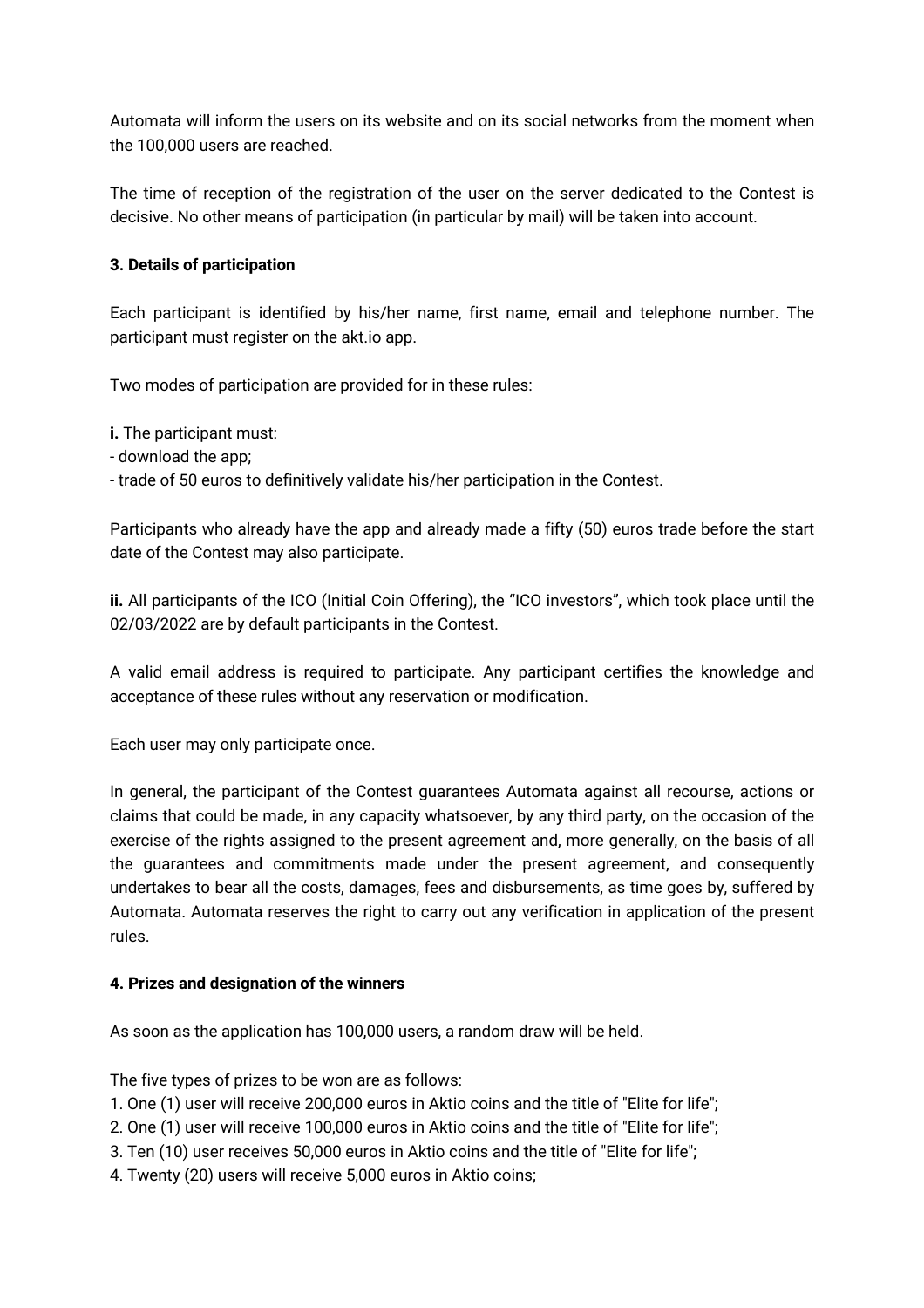5. One thousand (1,000) users receive 100 euros Aktio coins.

The title of "Elite for life" means an access to an Elite membership during the business relationship plan as defined in our website.

#### **5. Awarding of prizes**

The draw will take place on the day the application has 100,000 users.

The winners of the various prizes will be designated by drawing of lots (with a free online raffle tool) carried out under the supervision of Maître José BRAUN, bailiff in France.

The winners of the various prizes will be designated by drawing of lots.

The winner will be informed individually by Automata, by e-mail or by telephone.

The prizes are awarded by his/her name, first name, email and telephone number communicated with the registration for the Contest. Automata may proceed to an identity check before the designation of the winners.

If the information or contact details communicated by the participant do not allow him to be informed of his win, he will lose the quality of winner and will not be able to make any claim.

If the winner is unable to benefit, in whole or in part, from his/her prize, for whatever reason, he/she will lose the benefit, without the possibility of obtaining any compensation. A new random draw will then be made by Automata.

Winnings may not be redeemed in cash or for consideration of any kind at the request of a winner, nor may they be replaced by a winning of an equivalent nature.

#### **6. Protection of personal data**

The personal data of the participants will be processed by Automata, as data controller, for the processing of their participation in the Contest and their registration on the application, in accordance with European Regulation No. 2016/679 on the protection of personal data (RGPD).

Automata can inform the participants by email or SMS about the drawing of lots.

The data transfers made necessary shall take place under conditions and guarantees that ensure the protection of the personal data collected.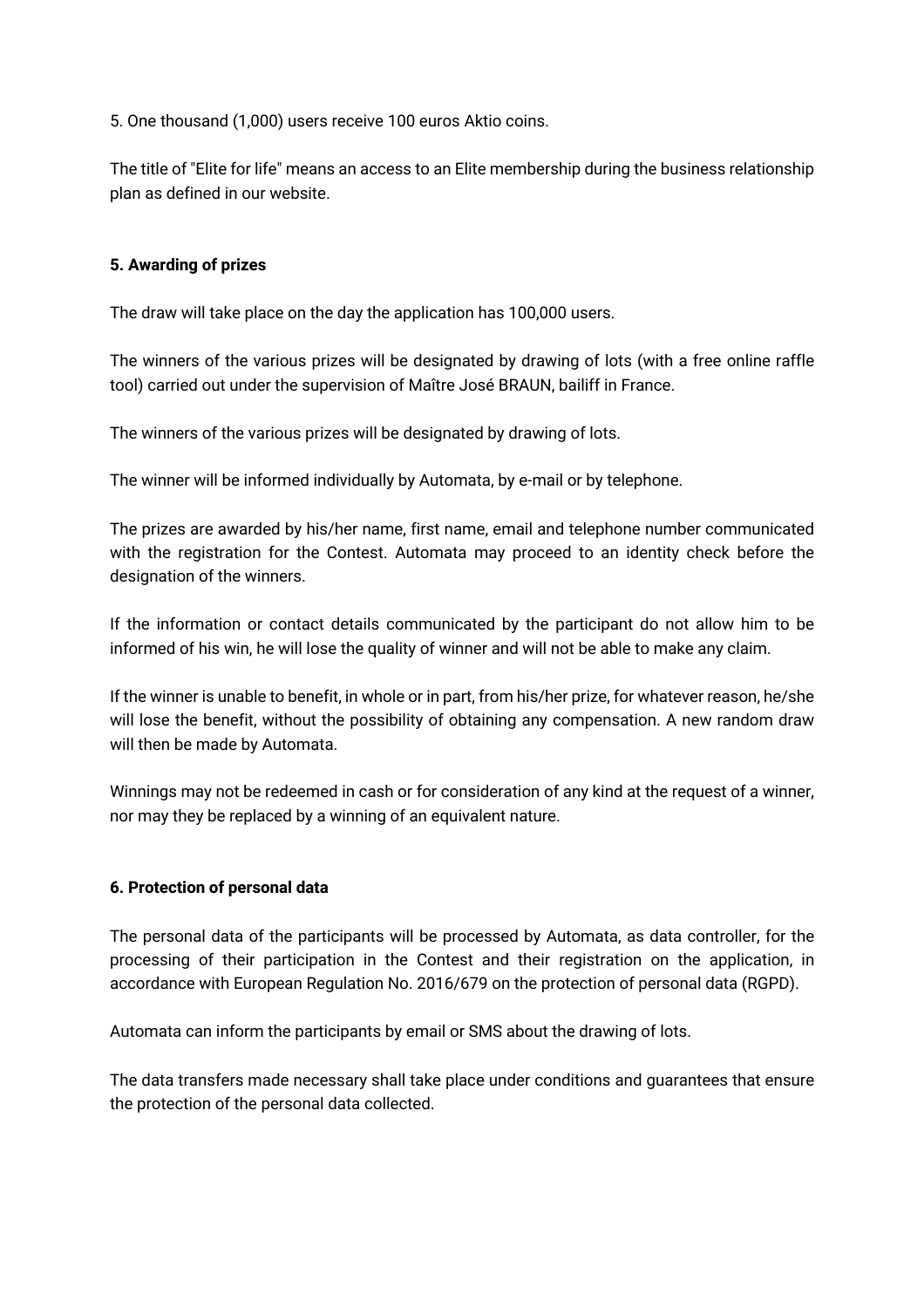Participants have a right of access and communication of personal data concerning them, as well as the right to obtain the rectification or deletion of inaccurate data, or to object to the processing of such data for legitimate reason.

These rights may be exercised with Automata:

- By email to the address mydata@akt.io

- By post to the attention of Data Protection Officer, Unit 3d North Point House, North Point Business park, New mallow Road, Cork, T23 AT2, Ireland.

For more information, each participant can read the Akt.io Privacy Policy on its website.

Participants may also object to their data being used for promotional purposes at any time with Automata.

## **7. Contest rules Registration**

The rules are deposited at Maître José BRAUN, ABCJUSTICE GRAND PARIS OUEST: 4, place du Marché, Le Vésinet, 78110, France.

The Contest rules are available on the website: http://www.akt.io/contest/ and can also be sent to any person who requests them. Such request should be addressed to Automata, 3d North Point House, North Point Business park, New mallow Road, Cork, T23 AT2, Ireland.

#### **8. Responsibilities**

Automata reserves the right to disqualify any participant who alters the Contest functioning or the website. It also applies if the participant violates the official Contest rules. Automata reserves the right to prosecute anyone who attempts to defraud or to harm the proper Contest functioning.

Automata reserves the right to extend, shorten, modify or cancel the Contest at any time, in particular in the event of *force majeure*, or events beyond its control, without the participants being entitled to claim any compensation. Any Participant refusing the modification(s) made must cease to participate in the Contest.

If for any reason whatsoever, this Contest should not take place as planned because of a computer virus, a bug, an intervention, or an external and unauthorized intrusion into the computer system, a fraud, including the use of a robot to multiply the number of entries in the Contest, or a technical failure or any other reason beyond the control of Automata. It also applies if a situation is corrupting or affecting the management, security, fairness or proper conduct of the Contest, Automata reserves the discretionary right to cancel, modify or suspend the Contest or to terminate it without delay.

Automata may decide to cancel the Contest or a participation if it appears that obvious fraud has occurred in any form whatsoever, as in a computerized manner, in the context of the Contest participation or the determination of the winners.